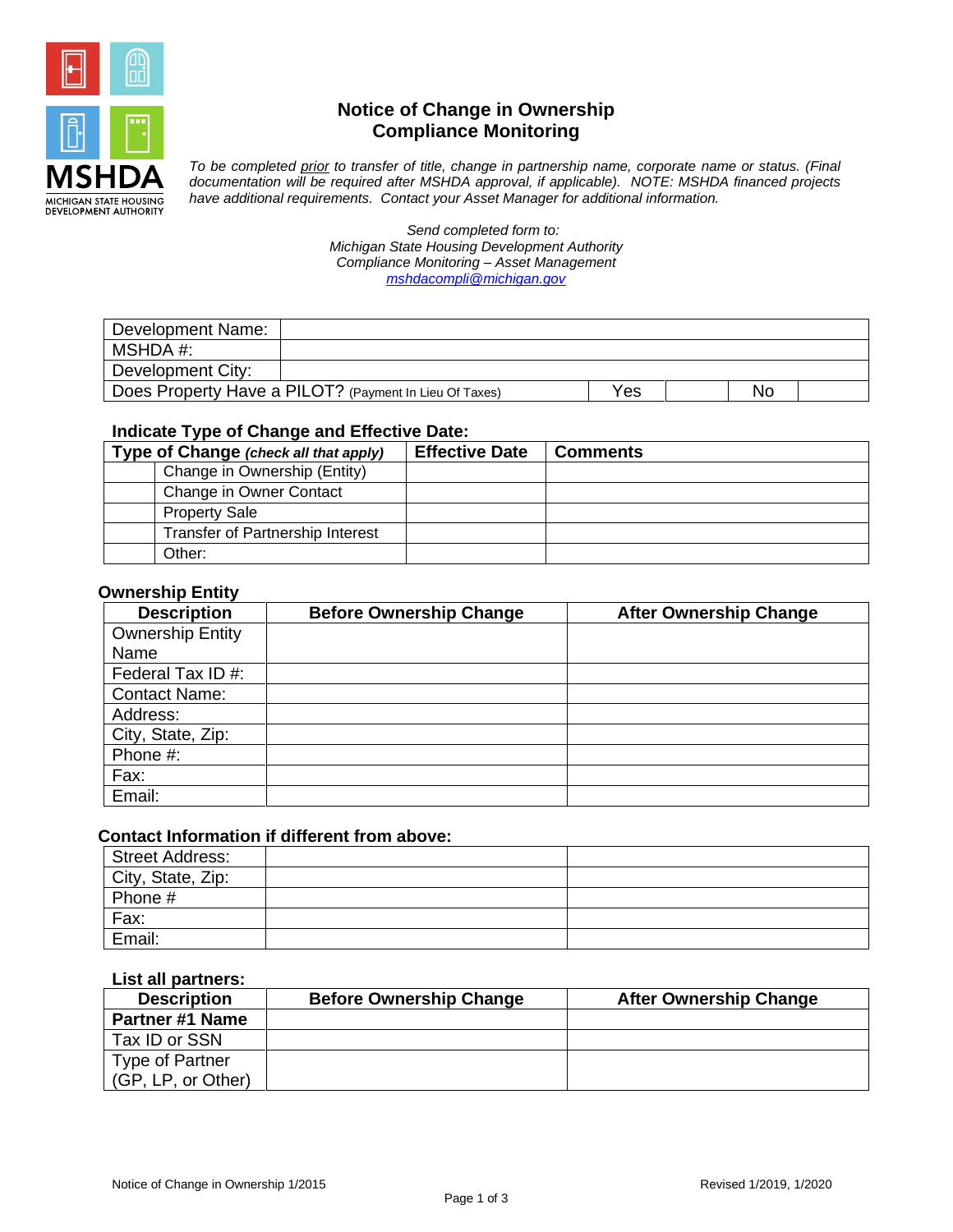| <b>Description</b>     | <b>Before Ownership Change</b> | <b>After Ownership Change</b> |
|------------------------|--------------------------------|-------------------------------|
| Non-Profit Y/N         |                                |                               |
| % of Ownership         |                                |                               |
| <b>Partner #2 Name</b> |                                |                               |
| Tax ID or SSN          |                                |                               |
| Type of Partner        |                                |                               |
| (GP, LP, or Other)     |                                |                               |
| Non-Profit Y/N         |                                |                               |
| % of Ownership         |                                |                               |
| Partner #3 Name        |                                |                               |
| Tax ID or SSN          |                                |                               |
| <b>Type of Partner</b> |                                |                               |
| (GP, LP, or Other)     |                                |                               |
| Non-Profit Y/N         |                                |                               |
| % of Ownership         |                                |                               |
| <b>Partner #4 Name</b> |                                |                               |
| Tax ID or SSN          |                                |                               |
| <b>Type of Partner</b> |                                |                               |
| (GP, LP, or Other)     |                                |                               |
| Non-Profit Y/N         |                                |                               |
| % of Ownership         |                                |                               |

(Add additional sheets if needed)

Attach the following documentation (if applicable):

#### **For transfer of ownership and for change in partnership name**

- Copy of the amended or new partnership agreement; or
- Copy of the Articles of Incorporation and By-Laws; or
- Copy of the LLP/LLC Organizational Documents; and
- Copy of the Certificate of Good Standing from the Michigan Secretary of State no older than 90 days from the date of this notice, if applicable.

# **Additional submissions for transfer or change of ownership**

- Copy of the purchase agreement
- Copy of the recorded contract for deed or warranty deed transferring the benefits and burdens of ownership of the buildings to the purchaser, or title policy indicating ownership

*(MSHDA issues tax credits to the partnership and general partners. Reservations are not transferable. Any change in partner status requires MSHDA notification and approval).*

#### **Transferring Owner/Partner:**

Signature of Authorized Representative:

Title: Date:

Print name of person signing:

#### **New Owner/Partner:**

Signature of Authorized Representative:<br>
Signature of Authorized Representative: